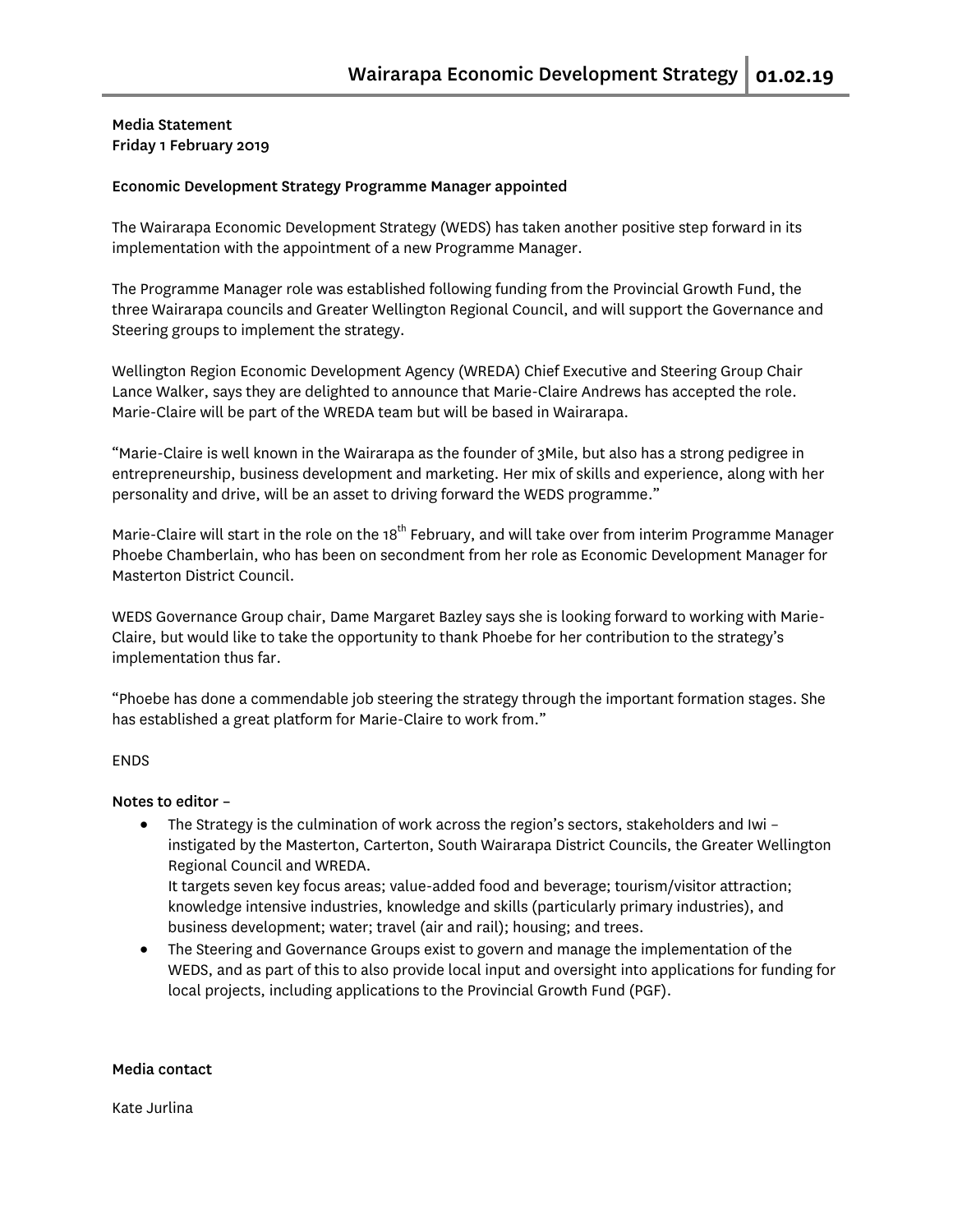Carterton District Council

[kate@cdc.govt.nz](mailto:kate@cdc.govt.nz) 027 222 68 22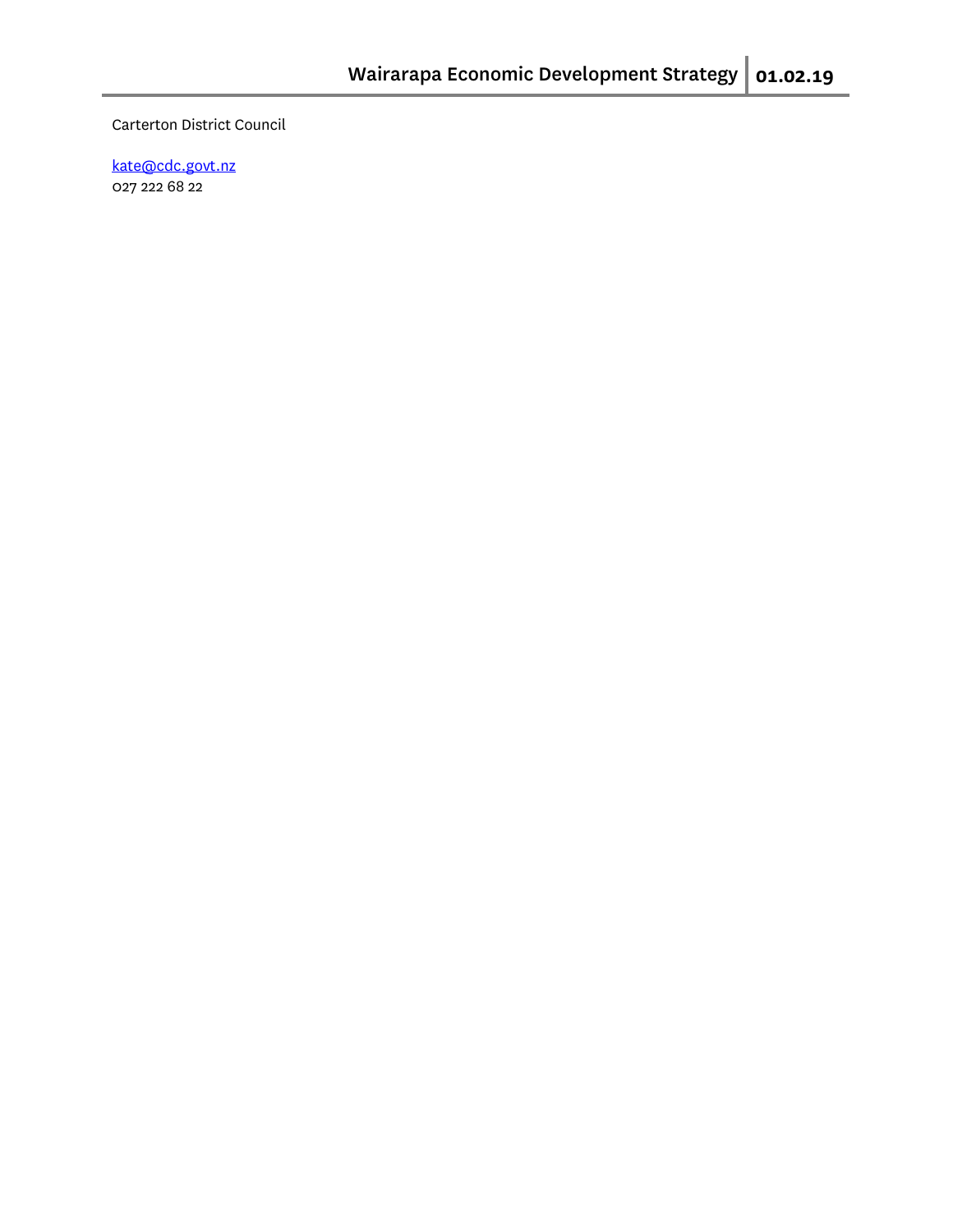## Media Statement Tuesday 15 January 2019

#### Strategy's New Year programme

Work will continue on the Wairarapa Economic Development Strategy following the Christmas holiday period. Meetings to discuss the regions priorities will commence again this week.

The strategy's Chair, Dame Margaret Bazley, is eager to continue the swift progress made by the Steering and Governance group late in 2018, to look at the various sections of the strategy and identify the priorities which would make a case for government funding.

"We are in the fact finding stages of the strategy's implementation. Understanding the priorities for the region, and acting on these will be the first steps we make in 2019. We will be seeking input from experts across the sectors to help us achieve this."

Following the announcement of Taratahi Institute of Agriculture being placed into liquidation before Christmas; the governance group will continue its work on addressing the future needs for primary industries in the Wairarapa.

"Although Taratahi's announcement is very sad for our region, and our Mayors are available to offer support, it is not the role of the strategy governance group to comment on Taratahi's future; rather we need to focus on the strategy's goal to encourage more people into careers in the primary sector, and to address skill shortages in primary industries."

A meeting has been scheduled to invite primary industry representatives to participate in a targeted conversation about this.

"This meeting is one of many consultations we will have across the sectors throughout the implementation of the strategy" explains Dame Margaret.

Other priorities that the Steering and Governance Groups will be focusing on within the first few weeks of the New Year will be the appointment of the strategy's Programme Manager, and the process around assisting organisations in placing applications that align with the strategy, to the Provincial Growth Fund.

The strategy and all the latest news can be found via the strategy's official website [www.growwairarapa.nz.](http://www.growwairarapa.nz/)

#### ENDS

#### Notes to editor –

• The Strategy is the culmination of work across the region's sectors, stakeholders and Iwi – instigated by the Masterton, Carterton, South Wairarapa District Councils, the Greater Wellington Regional Council and WREDA.

It targets seven key focus areas; value-added food and beverage; tourism/visitor attraction; knowledge intensive industries, knowledge and skills (particularly primary industries), and business development; water; travel (air and rail); housing; and trees.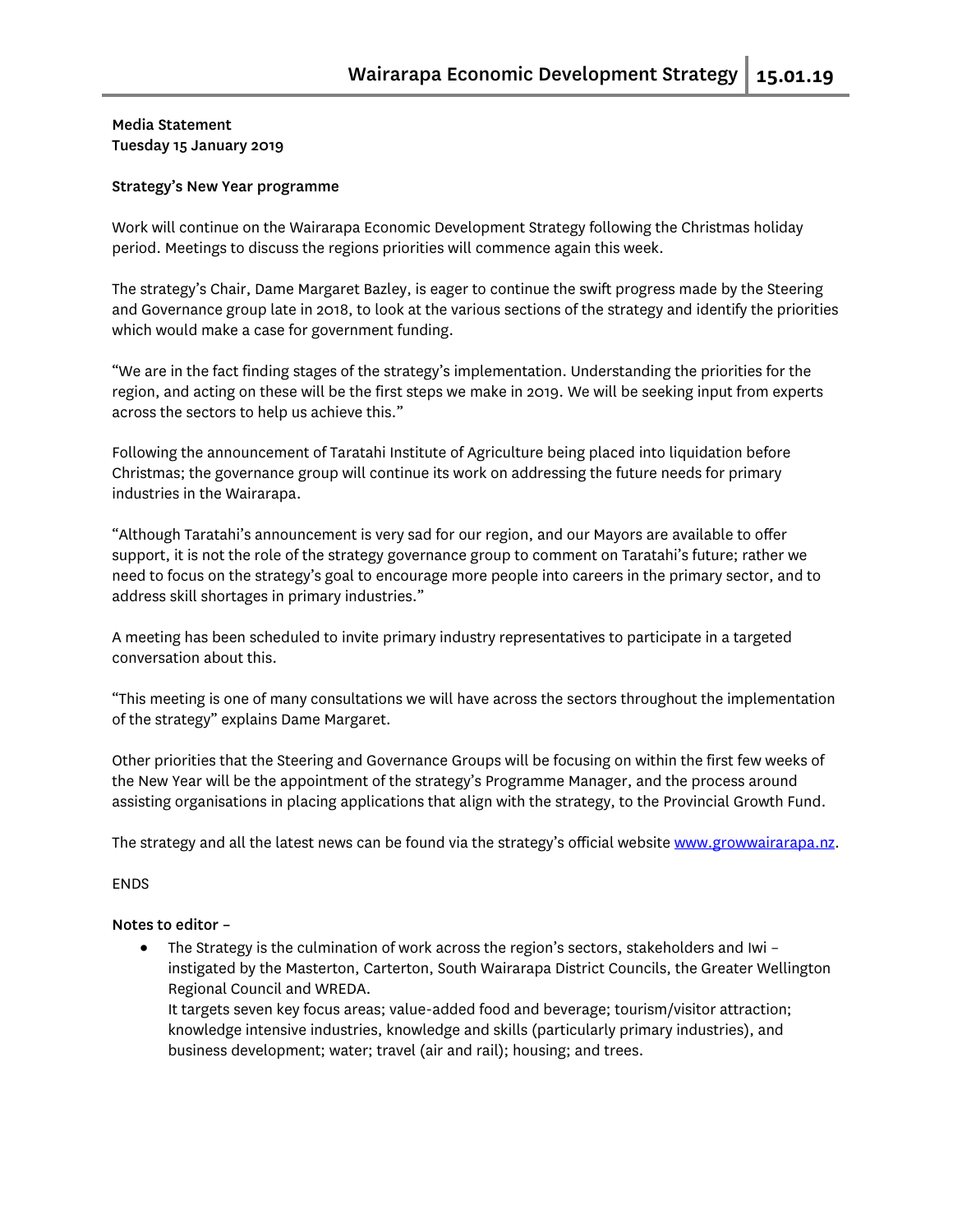- The Steering and Governance Groups exist to govern and manage the implementation of the WEDS, and as part of this to also provide local input and oversight into applications for funding for local projects, including applications to the Provincial Growth Fund (PGF).
- The meeting mentioned above is not to be confused with a meeting scheduled by Federated Farmers, inviting Mayors to address Taratahi's future.

#### Media contact

Kate Jurlina Carterton District Council

[kate@cdc.govt.nz](mailto:kate@cdc.govt.nz) 027 222 68 22

#### Interim Programme Manager

Phoebe Chamberlain

[Phoebe.chamberlain@wellingtonnz.com](mailto:Phoebe.chamberlain@wellingtonnz.com) 022 037 6353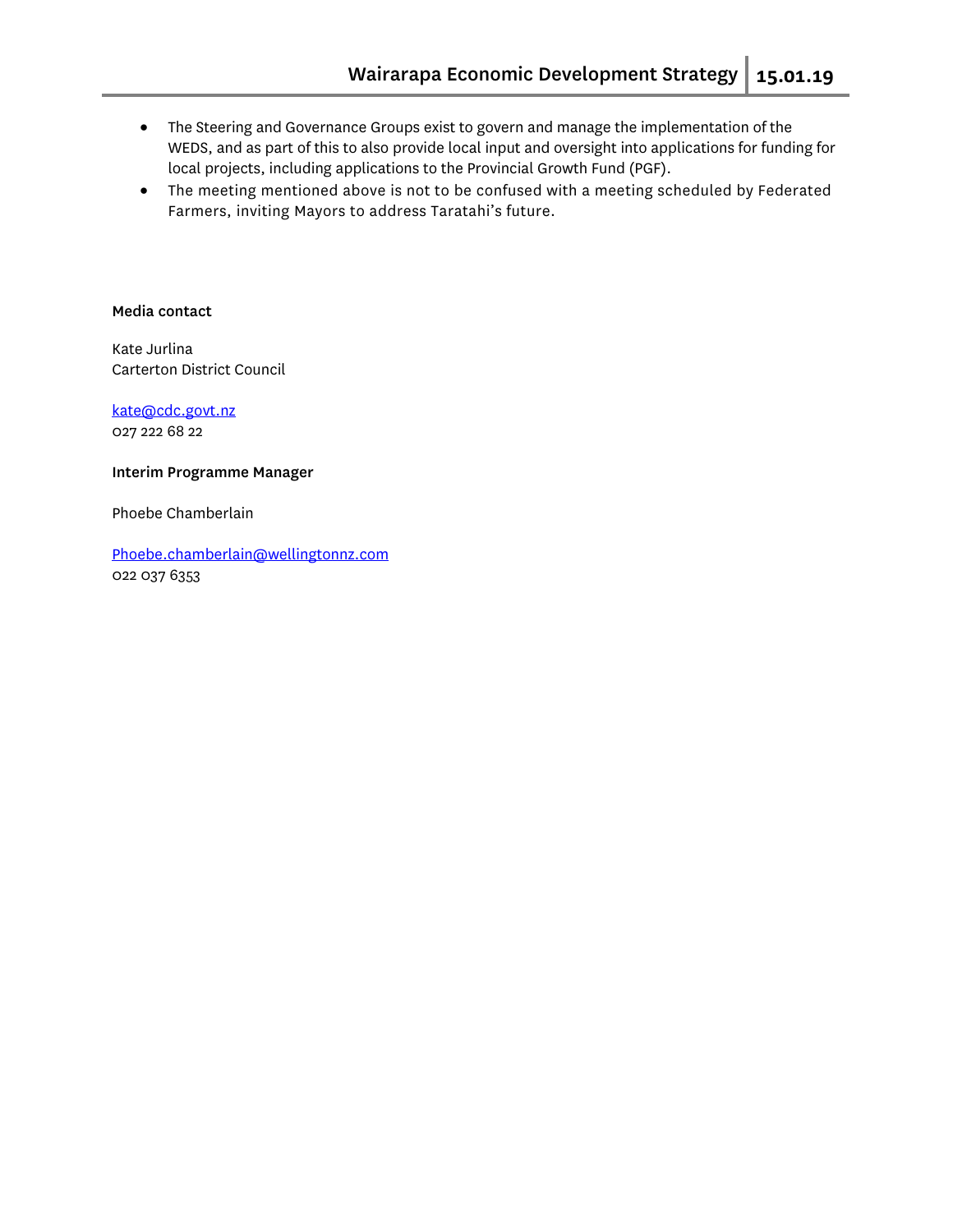## Media Statement Friday 30<sup>th</sup> November 2018

#### Economic strategy's implementation phase gets underway.

Work has commenced on the Wairarapa Economic Development Strategy following its launch on Monday  $12^{th}$  November, The Strategy is the culmination of work across the region's sectors, stakeholders and Iwi – instigated by the Masterton, Carterton, South Wairarapa District Councils, the Greater Wellington Regional Council and WREDA.

It targets seven key focus areas; value-added food and beverage; tourism/visitor attraction; knowledge intensive industries, knowledge and skills, and business development; water; travel (air and rail); housing; and trees.

A governance group chaired by Dame Margaret Bazley is made up of the three Wairarapa Mayors, and the chair of Greater Wellington Regional Council, they will be supported by a Steering Group represented by Chief Executives of each council and supporting officials from lead agencies – Wellington Regional Economic Development Agency (WREDA) and Provincial Growth Fund (PGF).

Dame Margaret explains that strong leadership is needed for the strategy to be successful.

"Each leader has agreed to lead the focus areas, this shows they mean business, and want to lead from the front.

Although the strategy has a long term lens to raise the prosperity of Wairarapa and its people over the next ten years, there is a sense of urgency to maximise the opportunities that the PGF provides, therefore swift action is needed to secure funding for the Wairarapa.

"The key is to prioritise projects in the strategy that are ready to go, especially where work has already progressed, so we can get investment into our region quickly."

At the launch, Regional Economic Development Minister, Shane Jones showed faith in the strategy by announcing funding for a Programme Manager to oversee its coordination. While the recruitment process for this role takes place, Wairarapa local and Masterton District Council's Economic Development Manager, Phoebe Chamberlain has been seconded into the role. The role is part of the team at the WREDA but will be based primarily in the Wairarapa.

"This role adds real value to the implementation of the strategy. Amongst other responsibilities, the Programme Manager will be able to work with organisations seeking funding from the Provincial Growth Fund. It is crucial to the successful implementation of the strategy to place someone in the role straight away."

Opportunities to find out more about the strategy will be provided through public workshops early in the New Year.

The strategy and all the latest news can be found via the strategy's official website [www.growwairarapa.nz.](http://www.growwairarapa.nz/)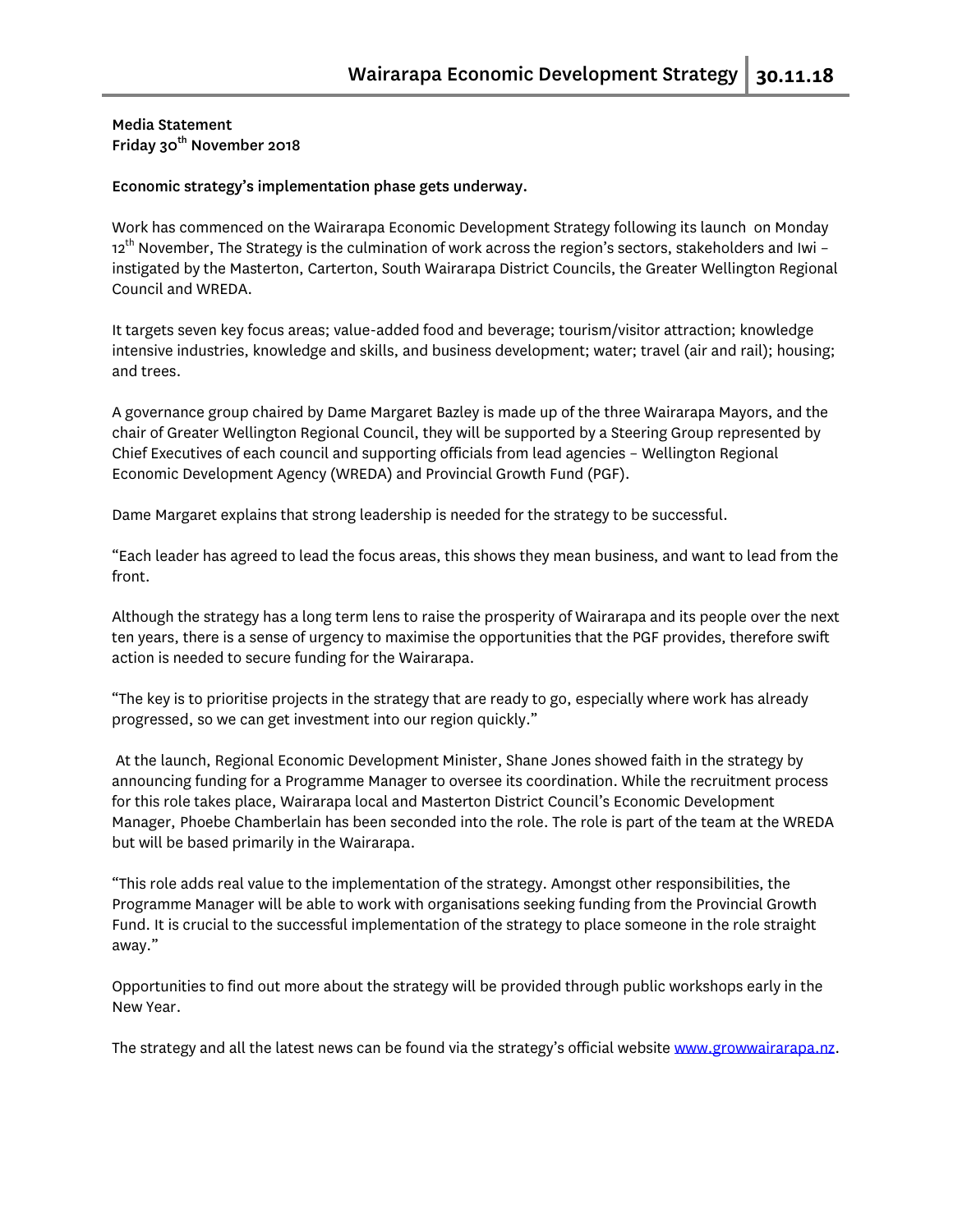ENDS

#### Media contact

Kate Jurlina Carterton District Council

[kate@cdc.govt.nz](mailto:kate@cdc.govt.nz) 027 222 68 22

#### Interim Programme Manager

Phoebe Chamberlain

Phoebe.chamberlain@wellingtonnz.com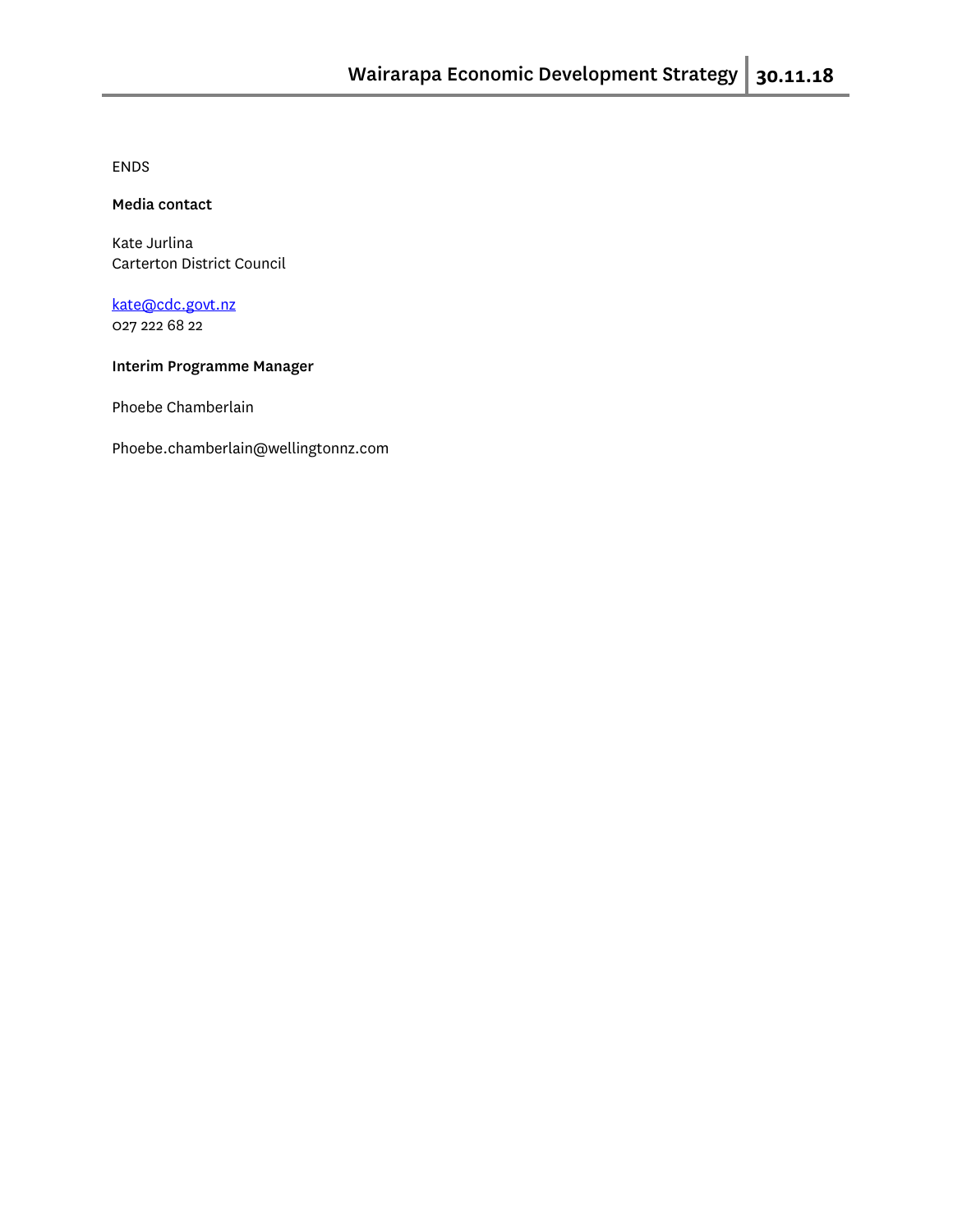# MEDIA RELEASE

# STRATEGY SEEKS TO MAXIMISE THE WAIRARAPA ADVANTAGE

# Embargoed 7:00pm Monday 12 November

Wairarapa has set itself an aspirational goal to offer the best of rural and urban living in a strategy for economic development unveiled this evening.

The Wairarapa Economic Development Strategy is the culmination of work across the region's sectors and stakeholders – including the Masterton, Carterton, South Wairarapa District Councils, the Greater Wellington Regional Council, WREDA and Iwi.

It targets three key industries to help lift the prosperity of the region overall; value-added food and beverage, knowledge intensive sectors and tourism.

"These are the industries where we know the Wairarapa already has an advantage and the potential for real growth," Masterton Mayor Lyn Patterson said.

"Capitalising on these advantages makes sense; helped by its proximity to Wellington, the Wairarapa is uniquely placed to attract professionals and businesses that work in knowledgeintensive sectors.

"These professions feed other industries and present opportunities for training younger people and skills development."

Key success measures include greater diversification into value-added primary products, continued increase in knowledge-intensive industries (such as information technology) and a year-round calendar of conferences, events and attractions.

The strategy also recognises that the region's knowledge and skills, business and housing/accommodation need to be developed to enable key industries to grow.

It also targets key objectives under infrastructure and environment to enable success, such as improving our rail services, tapping into the One Billion Trees Fund and adequate water storage to ensure reliable supply.

Former Labour Minister and Vice-Chancellor of Massey University Steve Maharey has supported development of the strategy, alongside the region's Mayors, Iwi and key stakeholders.

He said it was pleasing to see traction already being made in some key areas of focus.

"News that an agreement has been reached over developing a significant aviation-focused visitor attraction at Hood Aerodrome is a positive milestone," Mr Maharey said.

Following the launch of the strategy, the next step is finalising arrangements for the oversight of the implementation phase, with Dame Margaret Bazley to head up the governance group.

Each of the region's Mayors will champion one of the key focus industries with Carterton Mayor John Booth leading on food and beverage, South Wairarapa Mayor Viv Napier tourism and Masterton Mayor Lyn Patterson knowledge-intensive industries.

WREDA Chief Executive Lance Walker says WREDA is looking forward to working alongside key stakeholders and partners to help bring life to the strategy.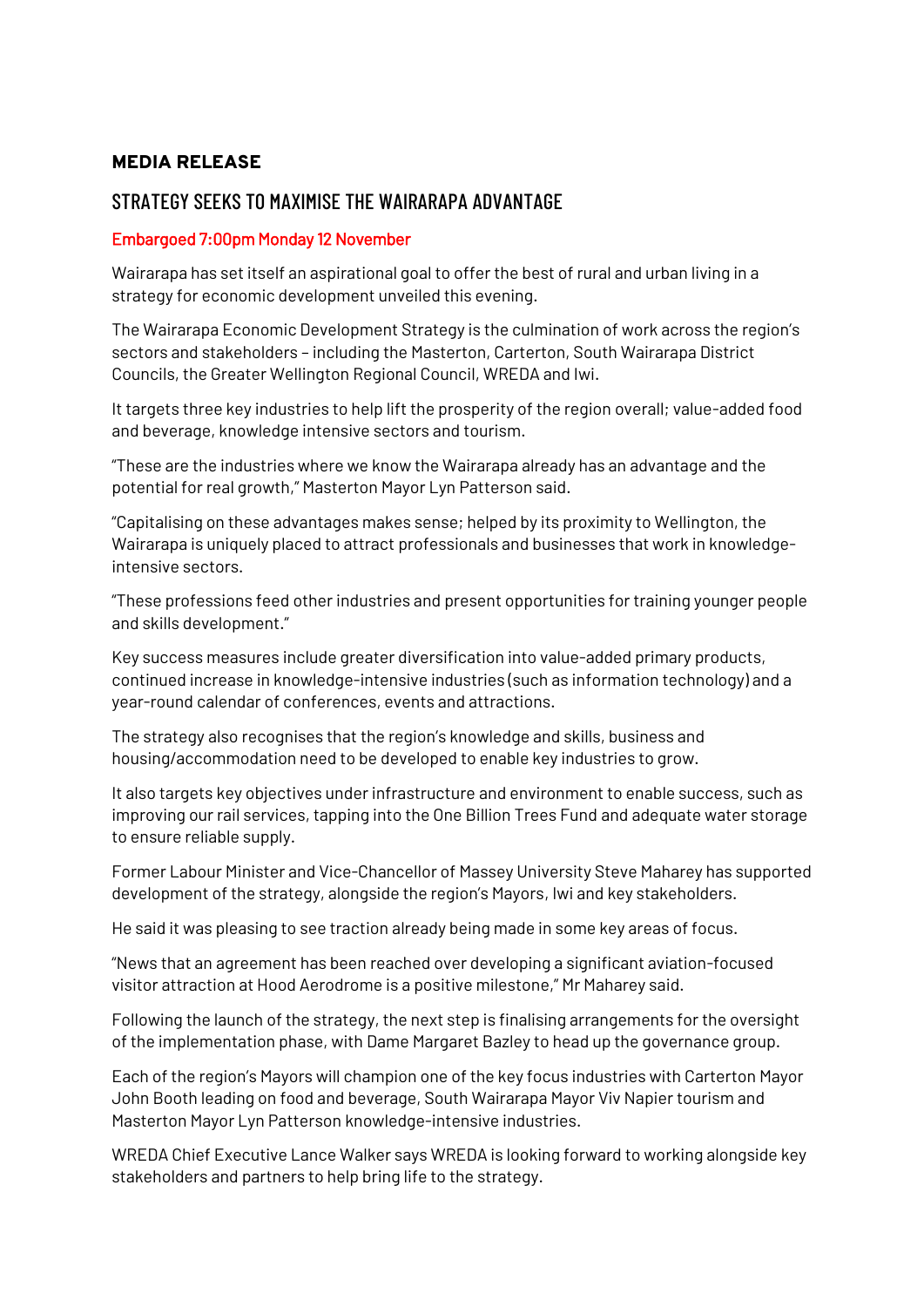"Targeting Wairarapa's value-added food and beverage, knowledge intensive sectors and tourism will help unlock the region's potential for business growth and make it an even better place to live, work and visit.

"Identifying the correct path forward is half the battle when formulating economic strategies and we are confident that it will bear fruit for the region."

**FNDS** 

# Media Contact

Shanna Crispin Communications and Marketing Manager Masterton District Council [shannac@mstn.govt.nz](mailto:shannac@mstn.govt.nz) 027 497 4761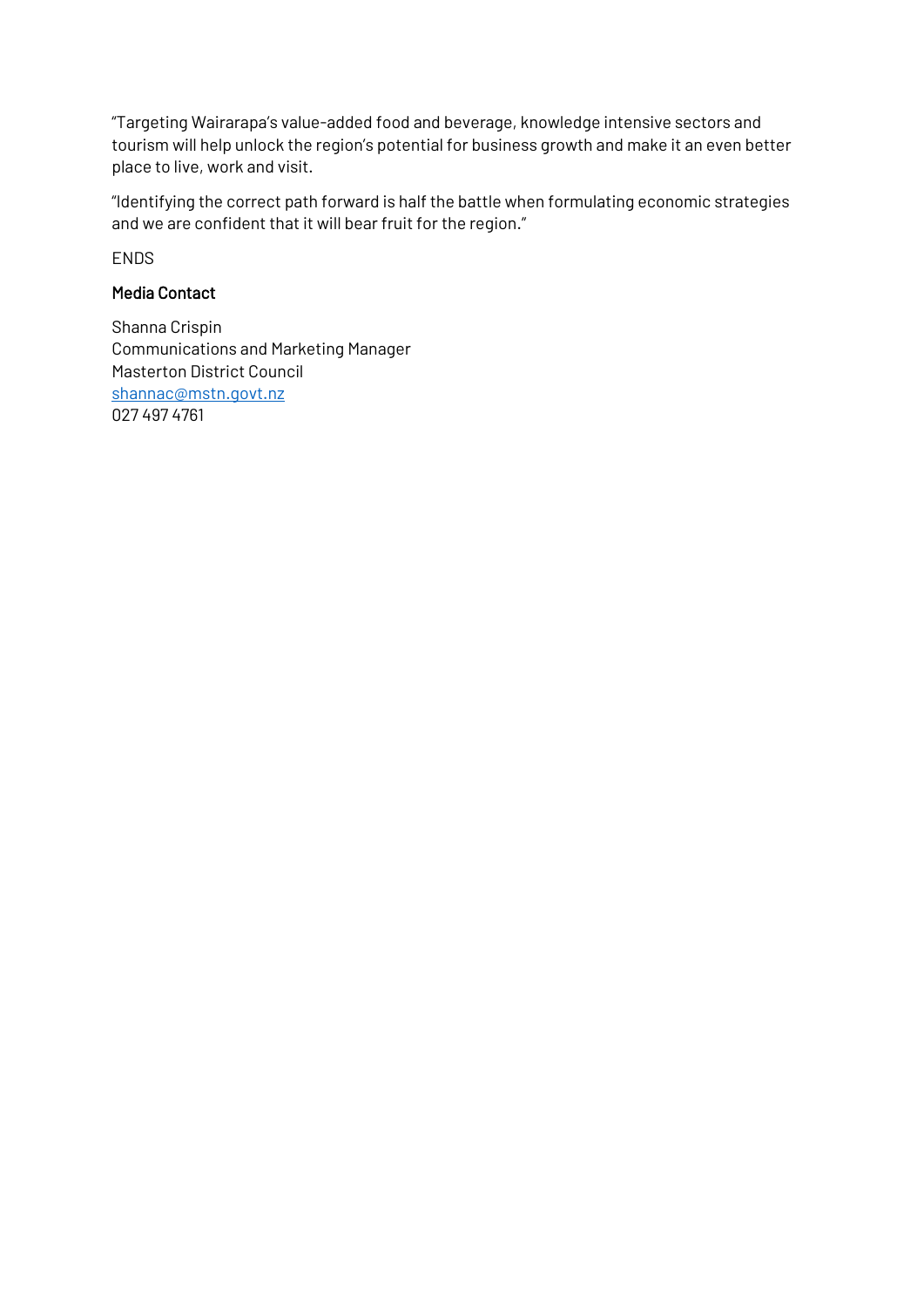# MEDIA RELEASE

# 5 November 2018

# Minister to support launch of Wairarapa Economic Development Strategy

The Regional Economic Development Minister, Hon Shane Jones, will join key Wairarapa stakeholders in Masterton for the launch of the region's new economic development strategy.

The Wairarapa's Councils, including Greater Wellington Regional Council, have worked with stakeholders and iwi to develop a strategy for economic growth across the region.

It will be officially launched on 12 November at an event attended by Minister Jones.

Masterton Mayor Lyn Patterson said a lot of work had gone into the strategy and the end result is a positive action plan for how to achieve economic growth.

"We're focussing on growing key sectors in Wairarapa, supporting our people and providing the infrastructure required for our people and industries to flourish," Mayor Patterson said, on behalf of the Wairarapa Mayors.

"This strategy gives us a plan for how we achieve growth in these target areas, with tangible objectives that will help us achieve those goals."

Dame Margaret Bazley will head up the governance group overseeing implementation of the strategy action plan.

Former Labour Minister and Vice-Chancellor of Massey University Steve Maharey has supported development of the strategy, alongside the region's Mayors and key stakeholders.

"The region's vision is to offer the best of rural and urban living; Wairarapa is a special and unique part of Aotearoa. We want to preserve our rural values and quality lifestyle while also creating a thriving, modern and sustainable economy," Mr Maharey said.

"We have focused on the question of what's good for Wairarapa. The result is a realistic strategy and action plan about our people and our financial capacity to do things.

"It focuses on our regional uniqueness and our key opportunities and priorities. It is practical and deliverable."

WREDA chief executive Lance Walker said the strategy was critically important to the Wairarapa and would help focus the region on its key strengths.

"The Wairarapa is rightly considered one of the jewels in the Wellington region's crown. While its fantastic lifestyle is well-known, it also has the potential for significant business growth and WREDA is looking forward to working with its council partners in delivering a strategy that aims to do just that."

The strategy will be made public on 12 November. It will then be presented to the Wairarapa Councils for endorsement.

## **ENDS**

## Media Contact:

Shanna Crispin